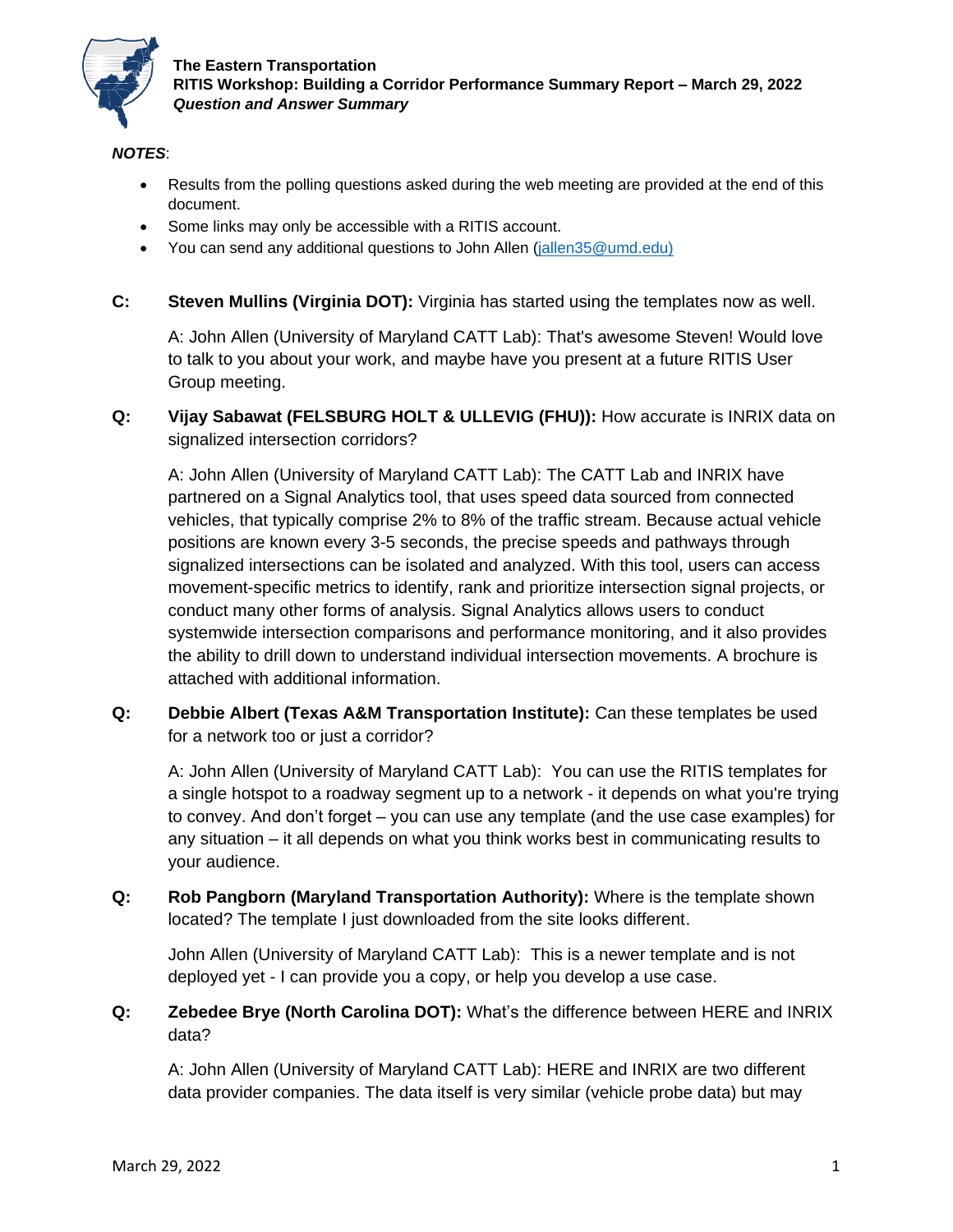

have different factors (e.g. - Confidence factors) For more detail, go to: [https://pda.ritis.org/suite/help/#data-types.](about:blank#data-types)

**Q: Jessica Carpenter (Michigan DOT):** Can we get the 85th percentile numbers as well, particularly for speed?

A: Rick Ayers (University of Maryland CATT Lab): Yes. It's not part of the default setting, but you can derive this metric using Probe Data Analytics.

**Q: Elizabeth Bowen (Northwest Arkansas Regional Planning Commission):** Is there traffic volume available?

A: Rick Ayers (University of Maryland CATT Lab): Various tools within PDA leverage volumes. Volume data is necessary for these elements to report the user delay costs, vehicle hours of delay, and determining bottlenecks. Many of our state users provide their volume data to us regularly so that we have authoritative AADT to ingest and use as part of the performance measure calculations. If your agency does not have volume data, then there are third-party data providers you can use as well in RITIS. You can find a list of those vendors on the [right side of this page.](https://tetcoalition.org/projects/vpp-marketplace/) But generally speaking, most of our PDA users provide us with their volume data, and we pull that out. Volumes are an input to develop metrics but they are not an output for RITIS.

**Q: Zebedee Brye (North Carolina DOT):** What data did you use for this report?

A: Rick Ayers (University of Maryland CATT Lab): The use cases being shown are in Virginia, so since Virginia DOT subscribes to INRIX, I used INRIX data for this report. Elements/metrics are derived directly from INRIX data, INRIX and VA volume data, or using other data provided by VDOT. As a full enterprise user of RITIS, VDOT's information (incidents, work zones, DMS, CCTVs, roadway deployed speed sensors, etc.) is integrated and overlayed in the results of various data visualizations and analyses that are produced via Probe Data Analytics.

**Q: Zohora Sultana (Oregon DOT):** How did you select the 95<sup>th</sup> percentile speed as the free flow speed?

A: Rick Ayers (University of Maryland CATT Lab): You can use whatever value you want  $-$  For demonstration purposes, I simply used the 95<sup>th</sup> percentile.

**Q: Zhang Huang (Atkins):** Is the segment ID shown the same as the TMC ID?

A: John Allen (University of Maryland CATT Lab): Yes.

**Q: Carrie McInerney (Massachusetts DOT):** You said that congestion is 'logged' in the bottleneck for any speeds below 60% of free flow - is that correct?

A: John Allen (University of Maryland CATT Lab): You can go here to learn more about the specifics of Bottleneck Ranking: [https://pda.ritis.org/suite/help/#bottleneck-ranking.](about:blank#bottleneck-ranking) I know that the previous bottleneck determination was based on accounting for delay when speeds dropped below 60% of free flow (start of delay).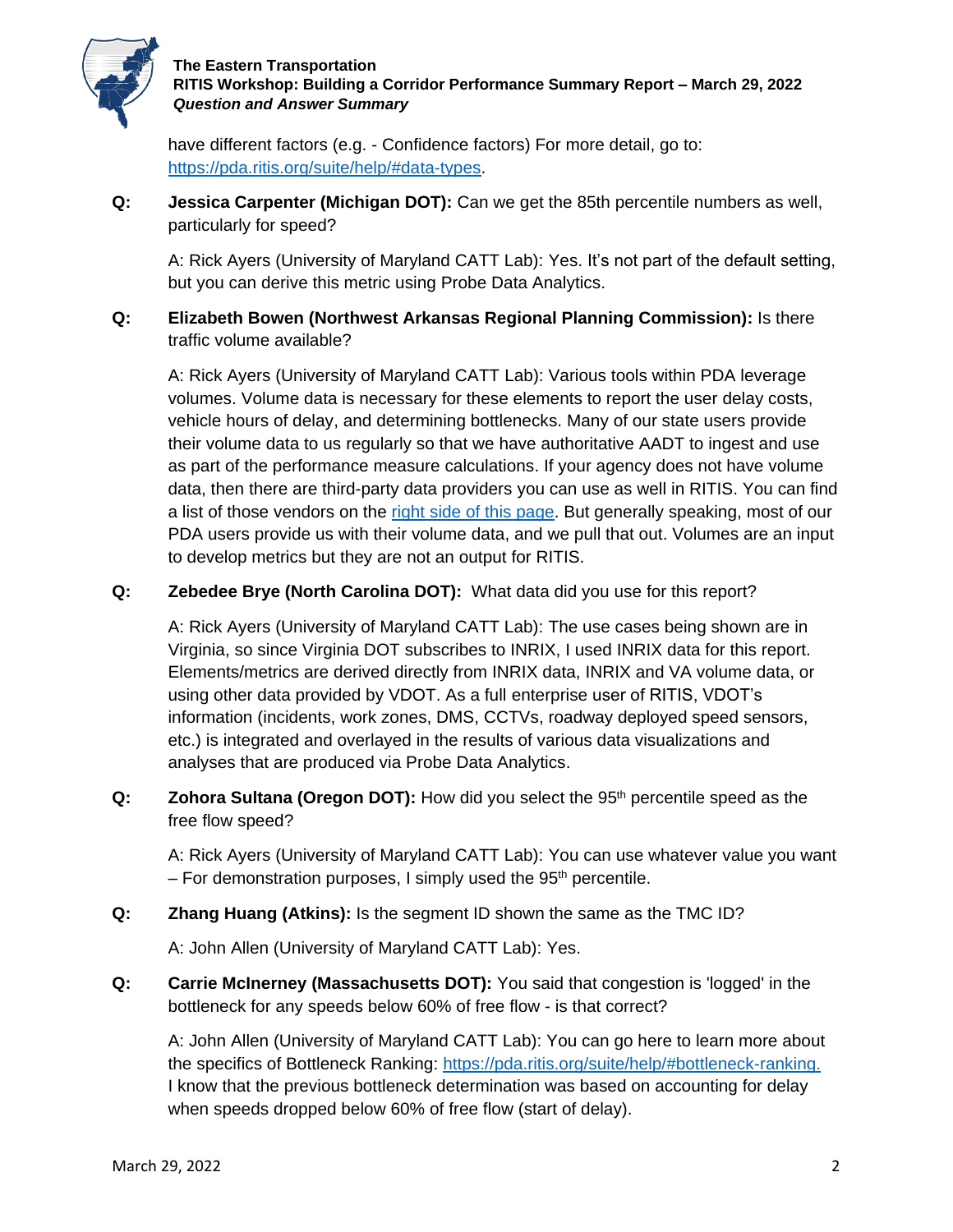

A: Rick Ayers (University of Maryland CATT Lab): There is a wonderful *infographic* that describes how bottlenecks are defined. This isn't something the CATT Lab came up with. Several Federal Highway Administration officials contributed to researching and developing this approach, and it was submitted at the TRB conference several years ago. It's a recognized methodology for defining bottlenecks and congestion and is well documented in PDA's help system

**Q: Shazia Malik (Virginia DOT):** Can you please speak to the accuracy of the data and possible issues to look for when generating reports?

A: John Allen (University of Maryland CATT Lab): You can find out more about data (accuracy, etc.) here: [https://pda.ritis.org/suite/help/,](about:blank) but in a nutshell, data providers use confidence scores or factors to rate the level of confidence in the data – a high score equates to high confidence and would represent real-time data being used for a particular segment. And the more vehicle probes (from smartphones, GPS, etc.) on a road, the more accurate the data. You can find a list of data validation reports in the data validation section here: [https://tetcoalition.org/projects/vpp-marketplace/.](https://tetcoalition.org/projects/vpp-marketplace/) So, on a congested roadway, the real-time data accuracy would be extremely high (e.g., 98%).

I'm not clear on the second part of the question "possible issues to look for when generating reports", but certainly, you first need to understand your objective (inform, persuade, etc.) and what audience you'll be sharing with – more technically savvy, like peers, or less, like senior leadership. That will help you select a report layout and structure. Then choose the right RITIS tools for results and visualizations that help to tell your story – we suggest several tools in the how-to guides, but you're free to choose other tools too. Setting up your query properly is critical to getting good, useable results. Things like how much roadway network to include, the time periods, data sources, granularity, and tool selection will make your results more meaningful and useful. You can also "post-process" results for even more applicability to your situation – for example, download data in an Excel file for further analysis. Finally, our how-to guides and design resources off clear, step-by-step guidance in assembling your report. And we're here to answer specific questions along the way, or even help you build a customized report. If this still isn't getting to what you're looking for, please reach out to me so we can discuss it further: [jallen35@umd.edu.](mailto:jallen35@umd.edu)

**Q: Guy Rousseau (Atlanta Regional Commission):** How can RITIS generate corridor level volume-delay functions describing the relationship between traffic volume and delay experienced by motorists from origin to destination?

A: John Allen (University of Maryland CATT Lab): The Bottleneck Ranking Tool doesn't specifically use origin-destination - go here: [https://pda.ritis.org/suite/help/#bottleneck](about:blank#bottleneck-ranking)[ranking](about:blank#bottleneck-ranking) to learn about tool specifics. If this isn't satisfactory, send me an email and I'll get back to you after the training session.

**Q: Shazia Malik (Virginia DOT):** For the Trend Map can we select, say a Tuesday for the month to average.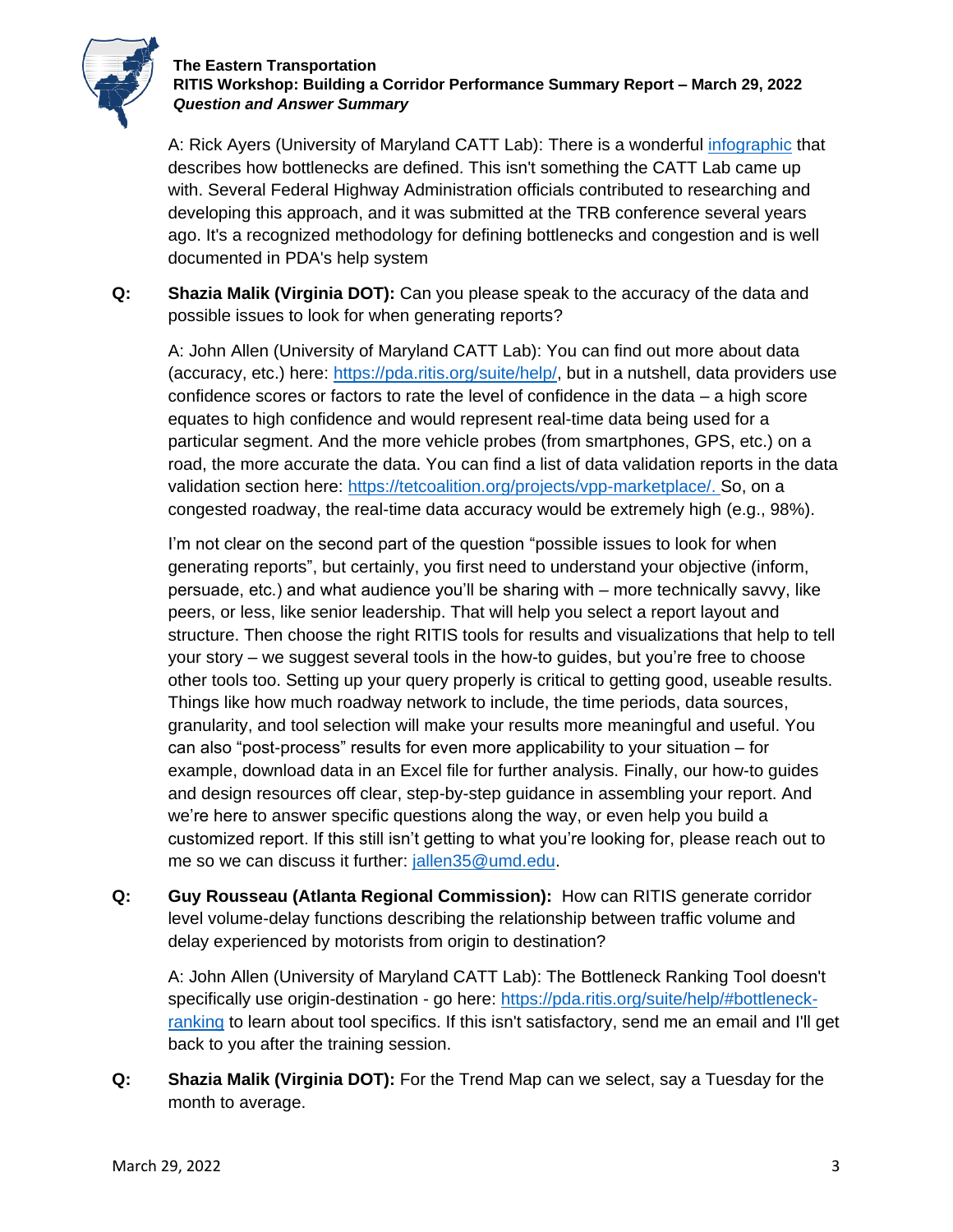

A: John Allen (University of Maryland CATT Lab): Yes, you can select the "Month" tab under step 3. Select a period, and then select which day(s) you want to limit the analysis to.

**Q: Todd Schmidt (Chicago Metropolitan Agency for Planning):** Like the trend map, can the speed chart be embedded in a website?

A: John Allen (University of Maryland CATT Lab): As an interactive element within another website, Performance Charts cannot be embedded. A best practice to reference and provide this type of interaction is to copy the unique URL to any output Performance Chart and reference that URL as a hyperlink to a screengrab or export of the chart that may have been created using Probe Data Analytics. Keep in mind that the end-user who clicks on that image and hyperlink will need RITIS credentials to open the interactive performance chart.

**Q: Bert Lahrman (North Central PA Regional Planning & Development Commission):** Being in a rural area (north-central Pennsylvania which includes Potter, McKean, Elk, Cameron, Jefferson, and Clearfield Counties), with not many traffic data-gathering devices, will using the PDA be very accurate for my region?

A: John Allen (University of Maryland CATT Lab): Since the vehicle probe data is derived from a variety of sources, including in-vehicle navigation systems, onboard fleet vehicle logistics systems, and location-based services enabled mobile apps and comprise over 1.5 billion vehicle miles traveled every day within the US. Each region of the country naturally carries fewer of the above-referenced sources for probe data, however, the overall measure for the country is estimated to be nearly 15% of all trips traveled, a statistically significant number for most regions.

**Q: Ghulam Ashar (Maryland DOT-SHA):** How flexible is the layout in terms of several elements? Does the user have the flexibility of dropping or adding more elements?

A: John Allen (University of Maryland CATT Lab): Yes, RITIS users are encouraged to download these PowerPoint templates and configure/edit them to suit your agency's needs.

**Q: Linda Lim (Ludian):** Where can we find the documents for the methodology of the bottlenecks?

A: John Allen (University of Maryland CATT Lab): Try here: [https://pda.ritis.org/suite/help/#bottleneck-ranking](about:blank#bottleneck-ranking)

**Q: Zohora Sultana (Oregon DOT):** How does the User Delay Cost Analysis tool adjust the volume for calculating Vehicle-hours of delay for any specific accident?

A: John Allen (University of Maryland CATT Lab): Vehicle hours of delay are defined as:

 $(VMT \div speed) - (VMT \div free-flow speed)$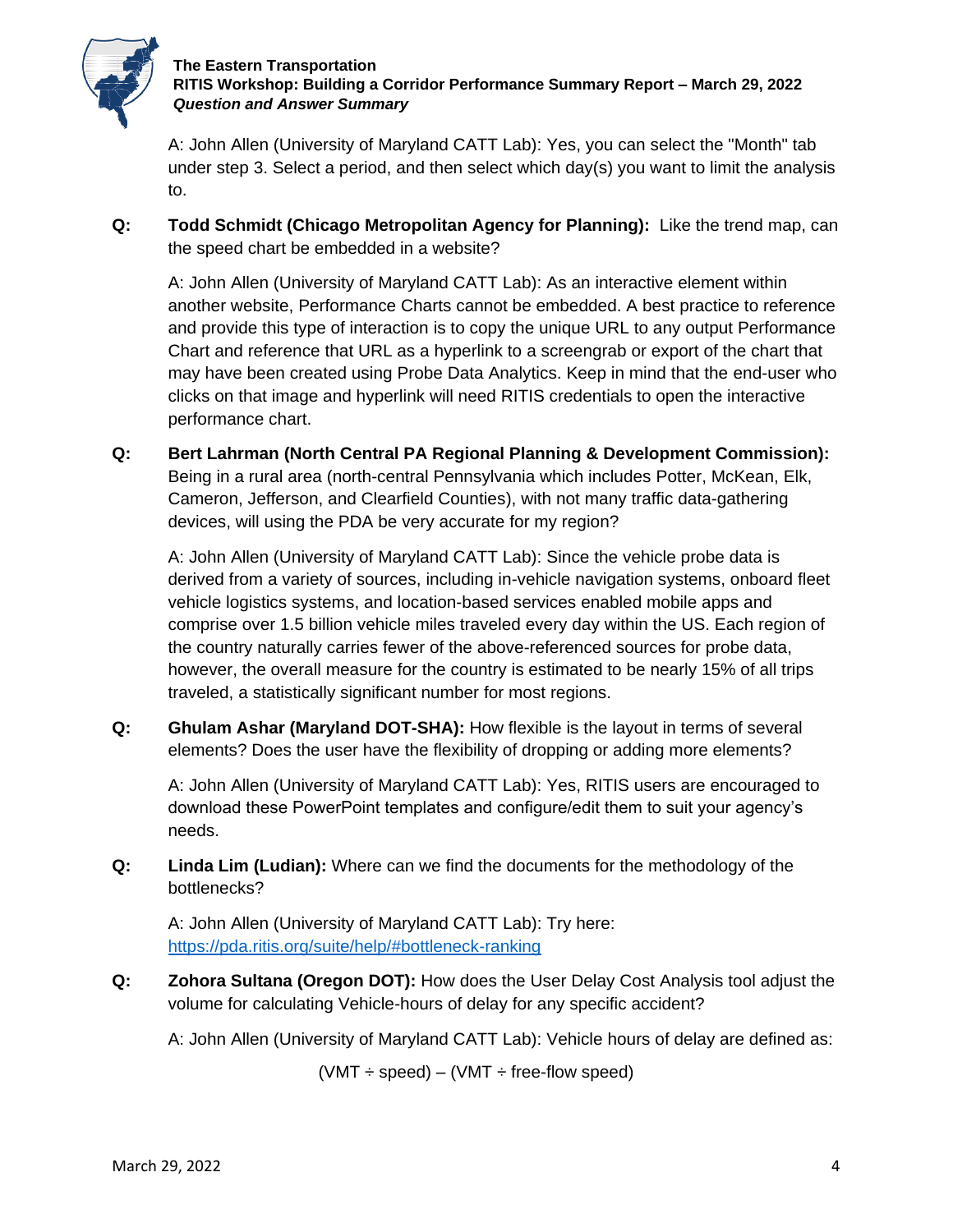

Where VMT is a passenger or commercial volume x TMC length

Since delay is a function of the speed that's measured on each TMC throughout the day, any reductions in speed due to crashes would be captured and reflected in the overall vehicle-hours of delay results.

**Q: Madeleine Hirsch (City of Austin, TX):** Is there a way to look at the PDA help site without having a RITIS account to log in?

A: John Allen (University of Maryland CATT Lab): No, you need to have an account to access that information.

**Q: Timi Vibal (Mead & Hunt):** Does PDA include traffic accident info?

A: Rick Ayers (University of Maryland CATT Lab): It does if your agency subscribes to a full enterprise license of RITIS. Probe Data Analytics is a suite of tools that's part of the RITIS platform. PDA allows you to reach back in time relative to your probe data providers' minute-by-minute probe data and run an analysis with it. Some agencies across the country are just subscribing to PDA. Some states are full enterprise subscribers, meaning they're using all aspects of the RITIS platform and they provide us the ability to connect with their real-time data like work zones and dynamic message signs. We fuse that data within RITIS and bring it to bear as part of the output information products from probe data analytics.

**C: Russell Holt (Rhode Island DOT):** Lots of great/cool things to report on, great job overall. One suggestion for the VDOT example: Might be better to change the Reliability blue box to reference quantified finding "in-line" with reliability (currently shows "INCREASE" but in Travel Time - at a glance, an increase in Reliability seems good, but is in actuality probably a DECREASE in reliability (at least it's in RED color which may minimize this issue).

A: John Allen (University of Maryland CATT Lab): l That Performance Report - and the color scheme chosen for the boxes – was based in part on VDOT's logo color palette. We felt that indicating the performance changes in red was sufficient, but if you were using that template and felt it would communicate better by choosing another color for the reliability box, by all means, have at it! All templates and use case examples available on the RITIS templates page are 100% editable, so can change anything you'd like.

**Q: Zebedee Brye (North Carolina DOT):** Are the graphics and design included in the templates?

A: John Allen (University of Maryland CATT Lab): Yes, you can access fully configurable/editable templates, as well as what we call Design Sheets (that have custom graphics that you can use and are fully editable, with instructions) and other design resources, like how to hyperlink icons, text, etc. You can drill down during a presentation and show fully interactive RITIS results.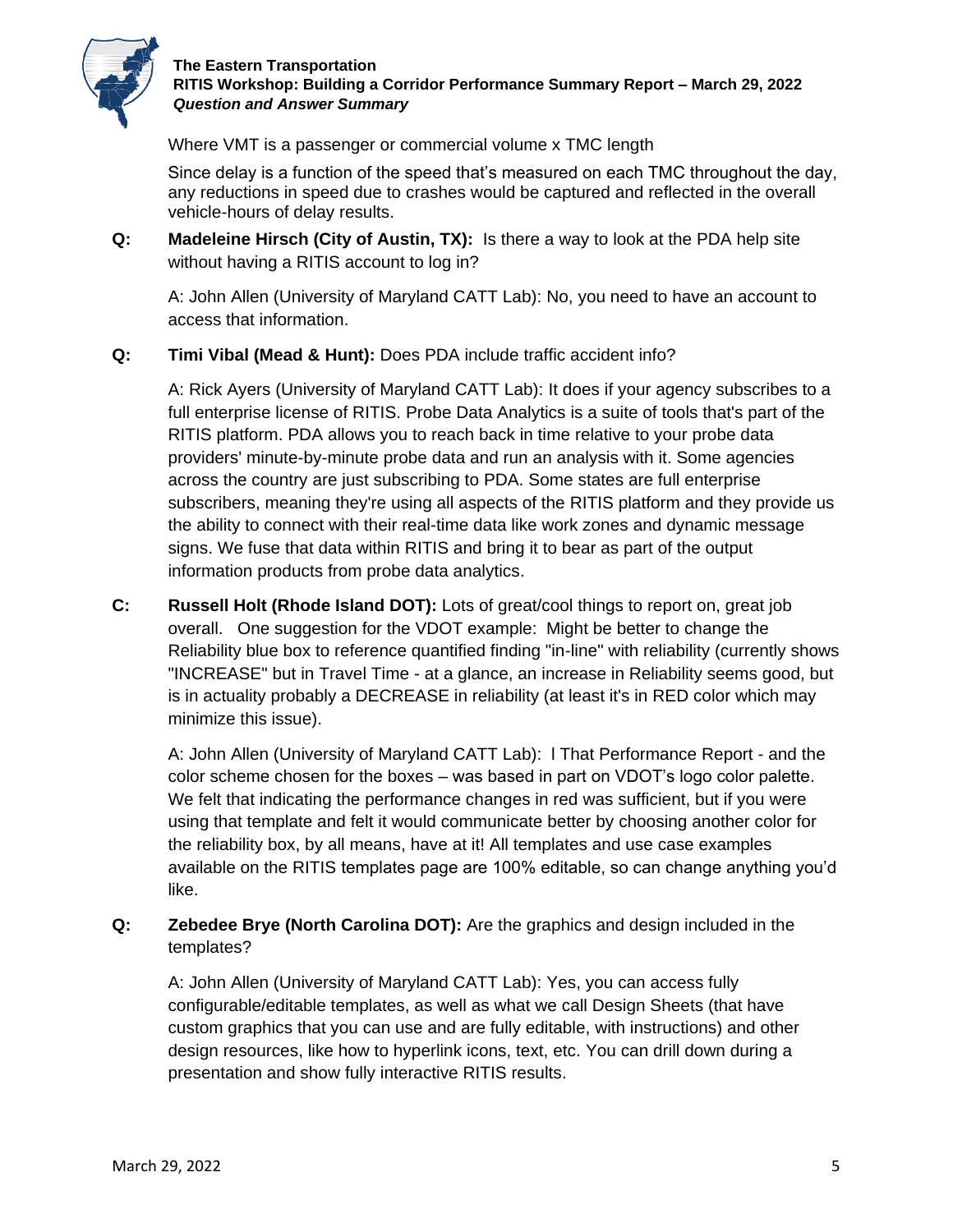

**Rob Pangborn (Maryland Transportation Authority):** What's the most impressive use case that you've seen for the report templates or any of the various tools? Or a personal favorite.

A: John Allen (University of Maryland CATT Lab): Ed Stylc (Baltimore Metropolitan Council) was putting together a 75-page report. We came up with that disc template format as well as a different one (not shown today) that greatly reduced his workload and the size of this report. It's going to be a lot more informative and useful. It's also linked to the tools, so if he's doing a presentation and wants to drill down into some more information, he clicks on an icon or a title and it opens up the written results.

*Note: A blank sample of this report is appended to this Q&A document*

C: Ed Stylc (Baltimore Metropolitan Council): It is four pages for the entire MPO Region.

- **C: Bert Lahrman (North Central PA Regional Planning & Development Commission):** I recommend that if the 1-hour training sessions are a go, record the training sessions for reference users.
- **Q: Guy Rousseau (Atlanta Regional Commission):** What type of outlier analysis does RITIS perform on its empirical traffic data observations?

A: John Allen (University of Maryland CATT Lab): Outlier analysis varies depending on the data source/provider. For example, a set of 12 different tests are run on agencyprovided point-sensor data that helps to identify potential issues with data (including outliers.) With  $3<sup>rd</sup>$  party probe data vendor data, some providers themselves cap their data at some speed that's not too far above the speed limit which is a form of outlier reduction. The CATT Lab does our best to ensure our data visualizations and performance measures point out exactly what is being provided by the data vendors in a transparent way so that the analyst can determine if what is there is a valid or an invalid outlier.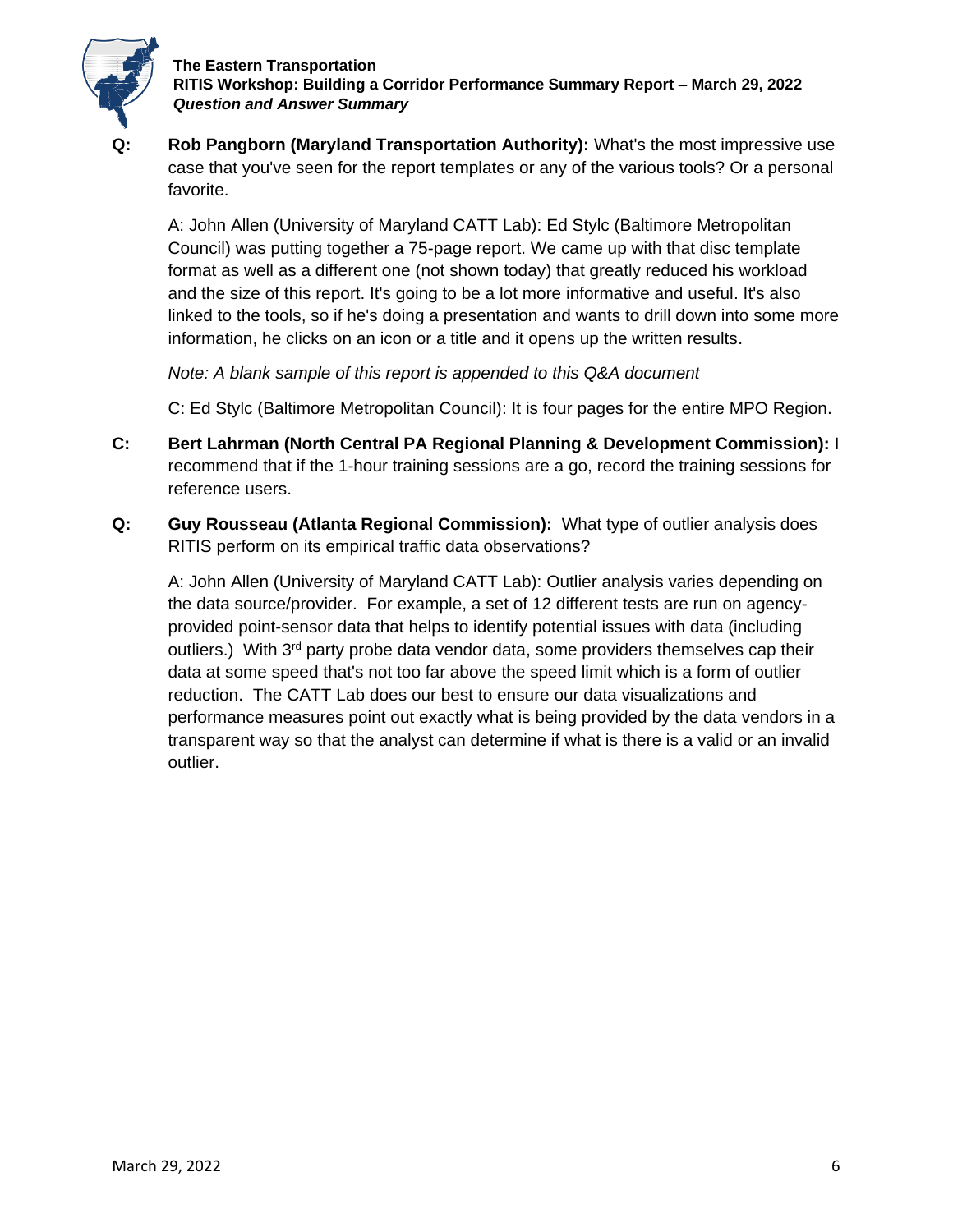



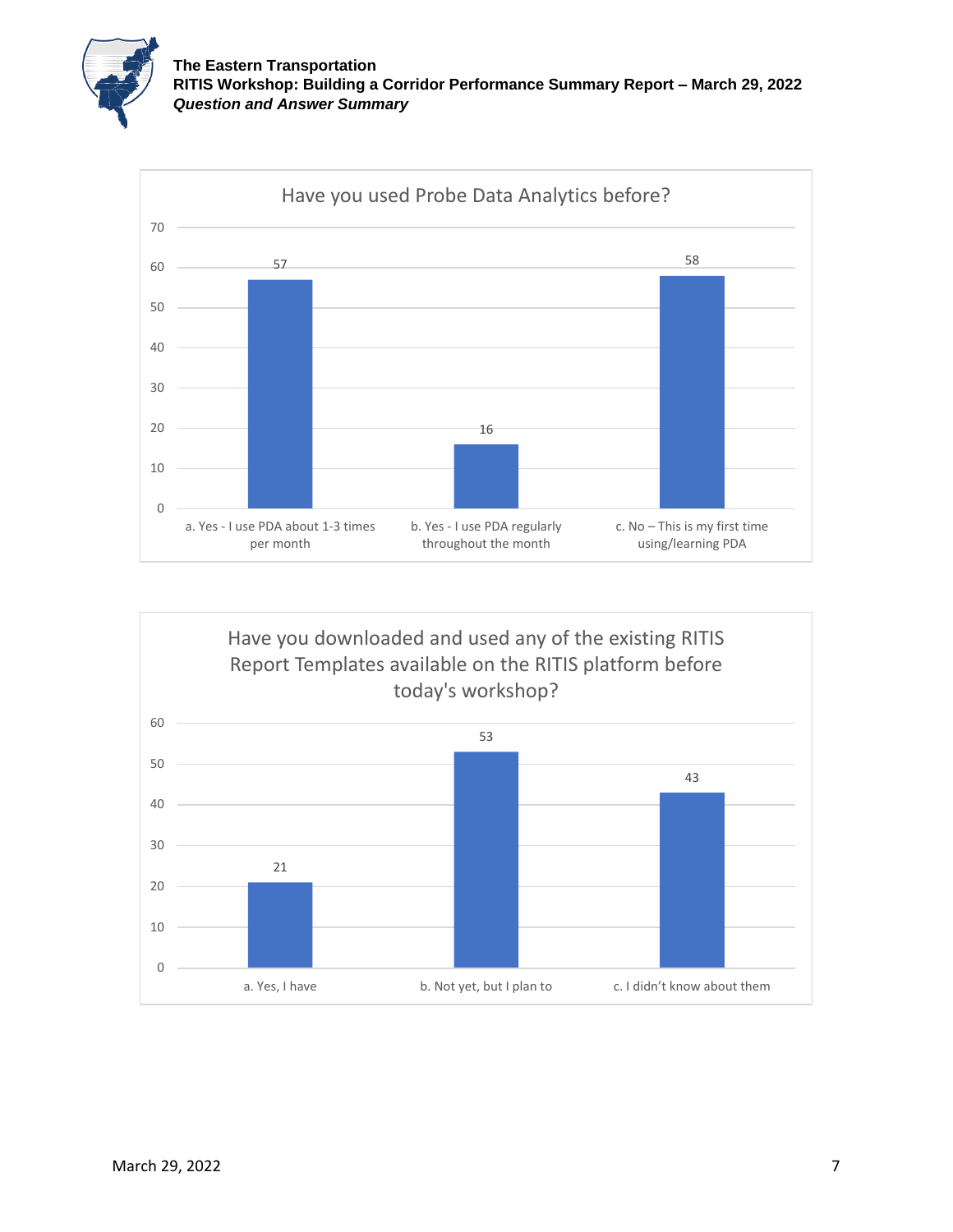



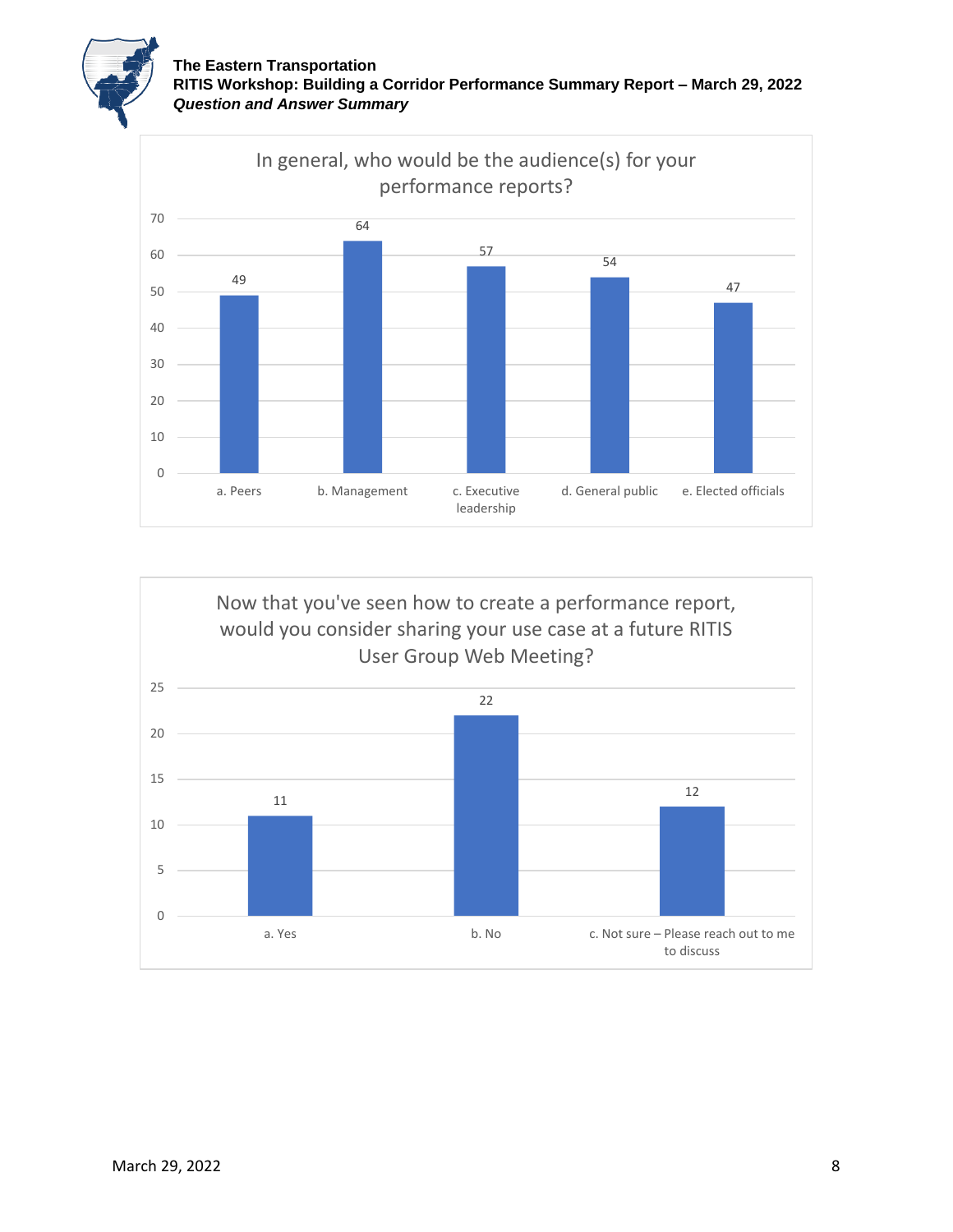



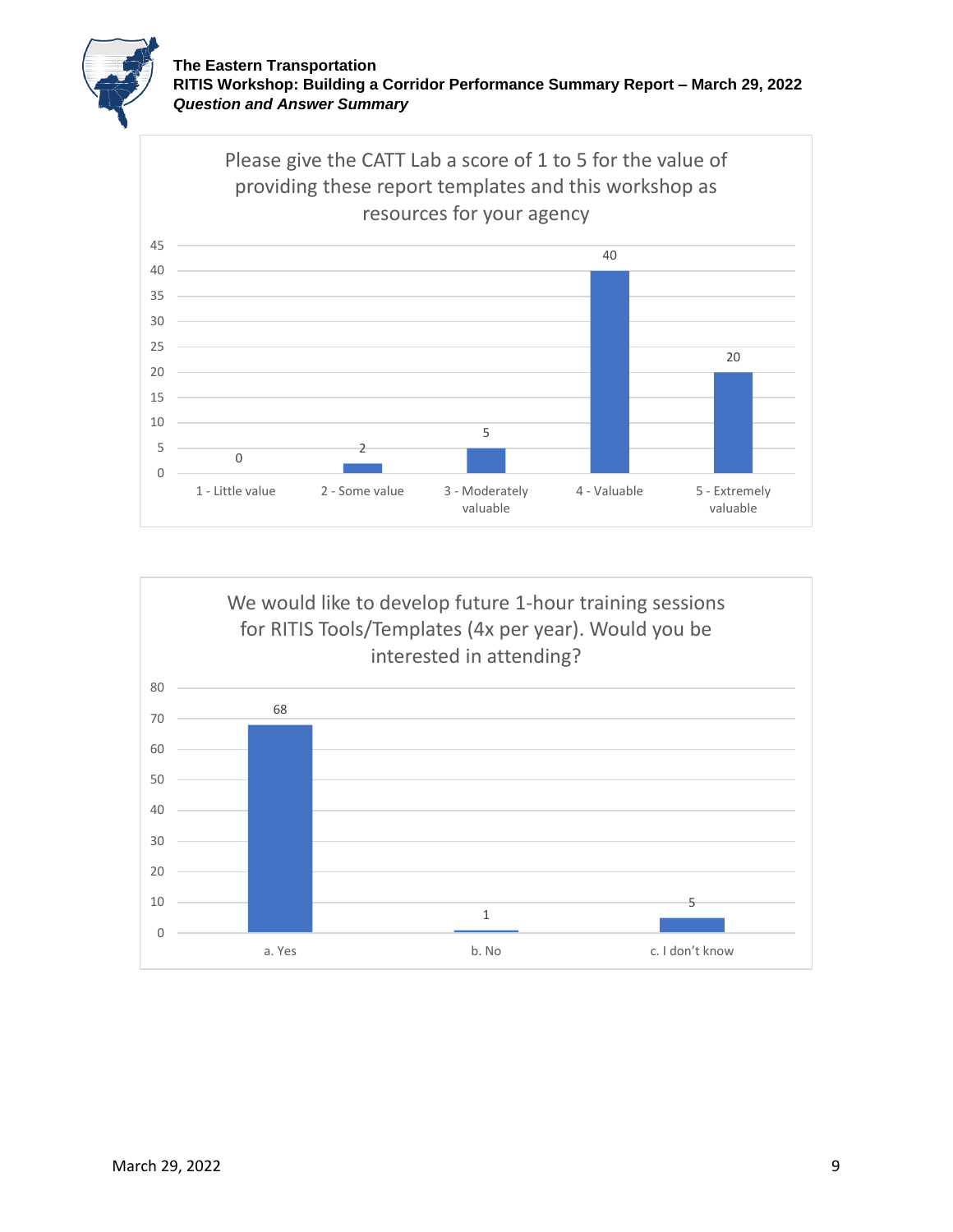## 1) Ranked bottleneck name **Quarterly Bottleneck Evaluation Report Quarter/Year**

**Add summary text here that describes thing like:**

- 1) The area type
- 2) Roadway geography
- 3) Bottleneck limits
- 4) Special generators
- 5) Peaking characteristics
- 6) Congestion or incident hotspots
- 7) Probable causes/solutions in the works



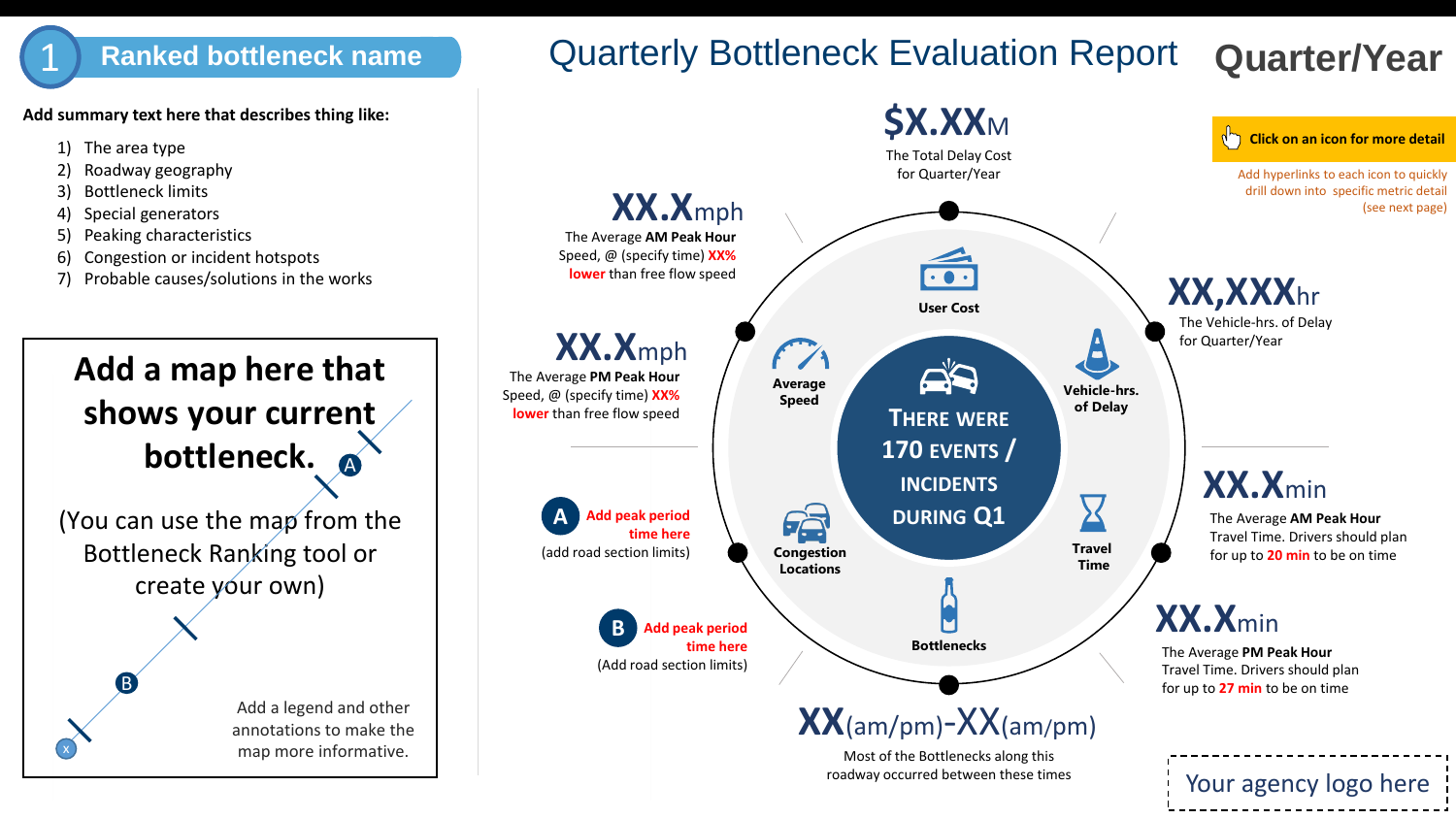

# **Design Resources**



**Hyperlinking report objects or text to detailed PDA results**



**Hyperlink objects or text in your document to any PDA results page, for more robust and informative performance reporting.**

**Improved communication & better insight through RITIS**